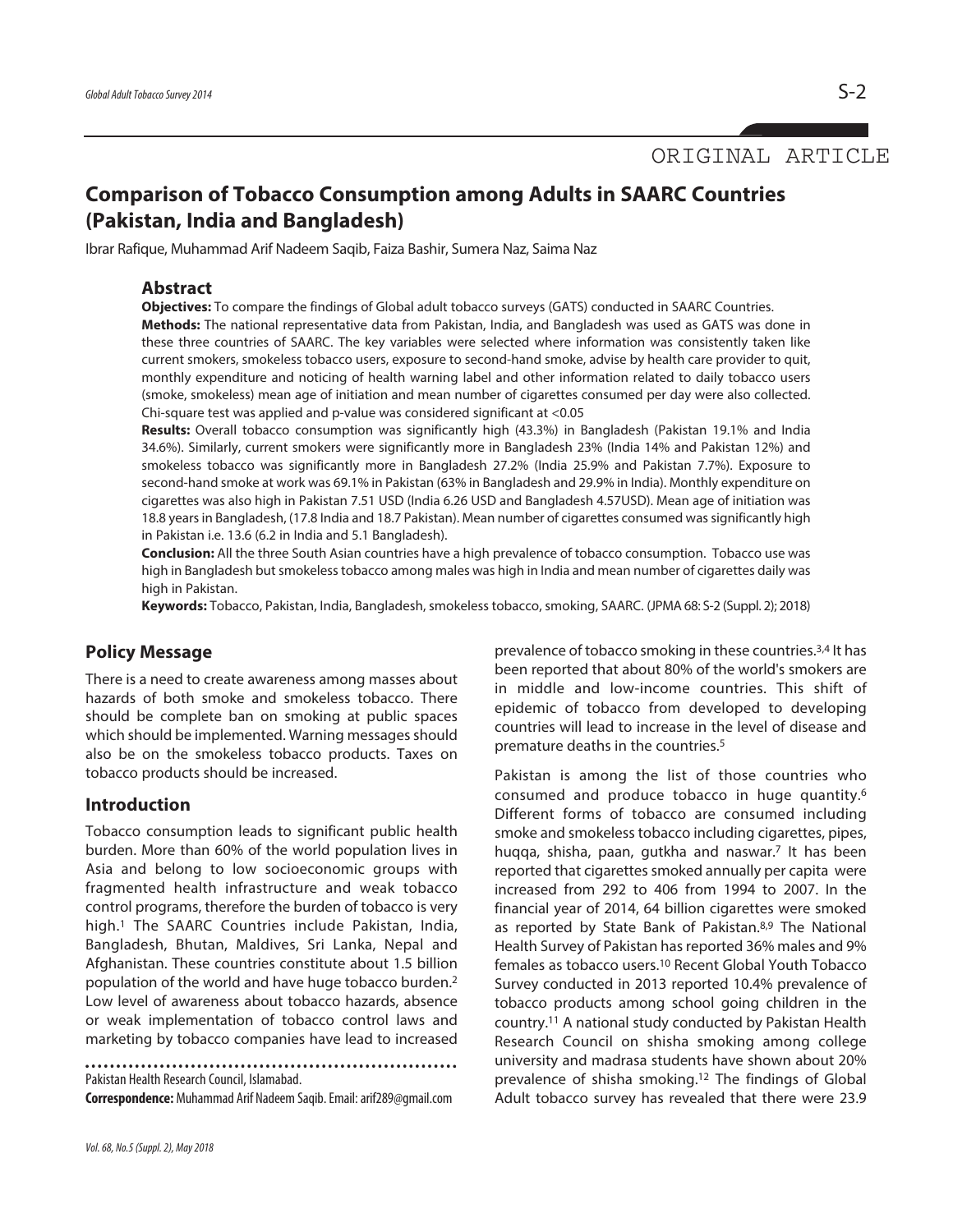million tobacco users in the country. 13

India is among the fewer countries in the world having dual burden of both smoke and smokeless tobacco users. According to a National Survey of India conducted in 1998, the prevalence of tobacco use was 37% and also has a high prevalence of tobacco use among adolescents. 14,15

The Bangladesh comes under top ten countries with high prevalence of smoking i.e. 44.7% in men. <sup>16</sup> The Global Adult Tobacco Survey conducted in 2009 reported prevalence ofsmoked tobacco (Bidi and cigarettes as 23% and smokeless tobacco as 27.2%). <sup>16</sup> Another study has reported that smoking is responsible for 25% of all the deaths among males of 25-69 years of age resulting in average loss of 7 years of life per smoker. 17

The objective of this study was to compare the findings of GATS conducted in SAARC countries and to discuss the risk factors responsible for this huge burden. The GATS survey was only conducted in Pakistan, India, and Bangladesh.

# **Methods**

In this paper, we retrieved information from the GATS country reports of Pakistan, India, and Bangladesh which are based on national representative data. In all three countries, the surveys were conducted using three stage cluster design to produce national estimates. The surveys were designed and conducted by Centre for Disease Control and World Health Organization. The detailed methodology and procedures for data collection were provided in country reports. 13,16,18

The GATS Pakistan was conducted in all four provinces i.e. Punjab, Sindh, Khyber Pukhtunkhwa and Baluchistan in 2014 using standard GATS methodology. The GATS questionnaire was used which was translated19 into Urdu and adapted to local settings. The survey was conducted using three stages sampling in which adults having age 15 years and above were enrolled. A total of 7831 individuals were enrolled and the overall response rate was 81%. The detailed methodology is described in the country report. 13,20

In India, the GATS survey was conducted in 2009-10 using the standard GATS methodology. In this survey, 69296 adults were selected from 29 states and 2 territories. In urban areas, three stage sampling was used while in rural areas, two stage sampling was used. The questionnaire was translated into 19 Indian local languages. The response rate was 81% in India. The detailed description can be seen in the report. 18

In Bangladesh, the survey was done in 2009 using

standard GATS methodology where a total of 9629 interviews were completed. The survey was conducted using three stage cluster sampling approach in all six administrative divisions of the country. The response rate was 93.6% in Bangladesh. the detailed methodology can be seen in the report. 16

In all three surveys, the weights were calculated by using design weight (calculated from random selection), response rate (household and individual) and post stratification adjustment.

# **Data Variables**

From a large set of variables, (responses to the core questions of GATS as well as other country specific questions), we selected the relevant variables where information was consistently collected throughout the three countries. The response variables were current smokers, smokeless tobacco users, advised to quit by health care provider, second-hand smoke exposure, monthly expenditure incurred by current smokers of manufactured cigarette (US Dollars) and noticing of health warning on cigarette package and their comparison with genders. The other variables like daily smokers, former daily smokers, mean age of initiation, mean number of cigarettes consumed per day, daily smokeless tobacco user and exposure to second hand smoke at public place/home were analyzed.

# **Statistical Analysis**

The weighted percentages or proportion for the selected variables were taken directly from GATS country reports and entered in the Excel sheet (MS). The excel data was imported to SPSS for statistical analysis. Chi-square tests were used to assess the differences in characteristics of tobacco consumption categories and variables among countries. The p-value less than 0.05 was considered as significant.

Keeping in view the high burden of tobacco use and socioeconomic conditions, the findings of GATS Bangladesh were compared with India and Pakistan.

#### **Results**

Table-1 shows the comparison of key findings including overall tobacco use, current smokers, and smokeless tobacco users and others from Pakistan, India, and Bangladesh. Overall tobacco use was significantly high in Bangladesh (43.3%) as compared to India (34.6%) and Pakistan (19.1%). Similarly, current smokers were significantly more in Bangladesh (23%) than India (14%) and Pakistan (12%). The use of smokeless tobacco was also significantly more in Bangladesh (27.2%) than India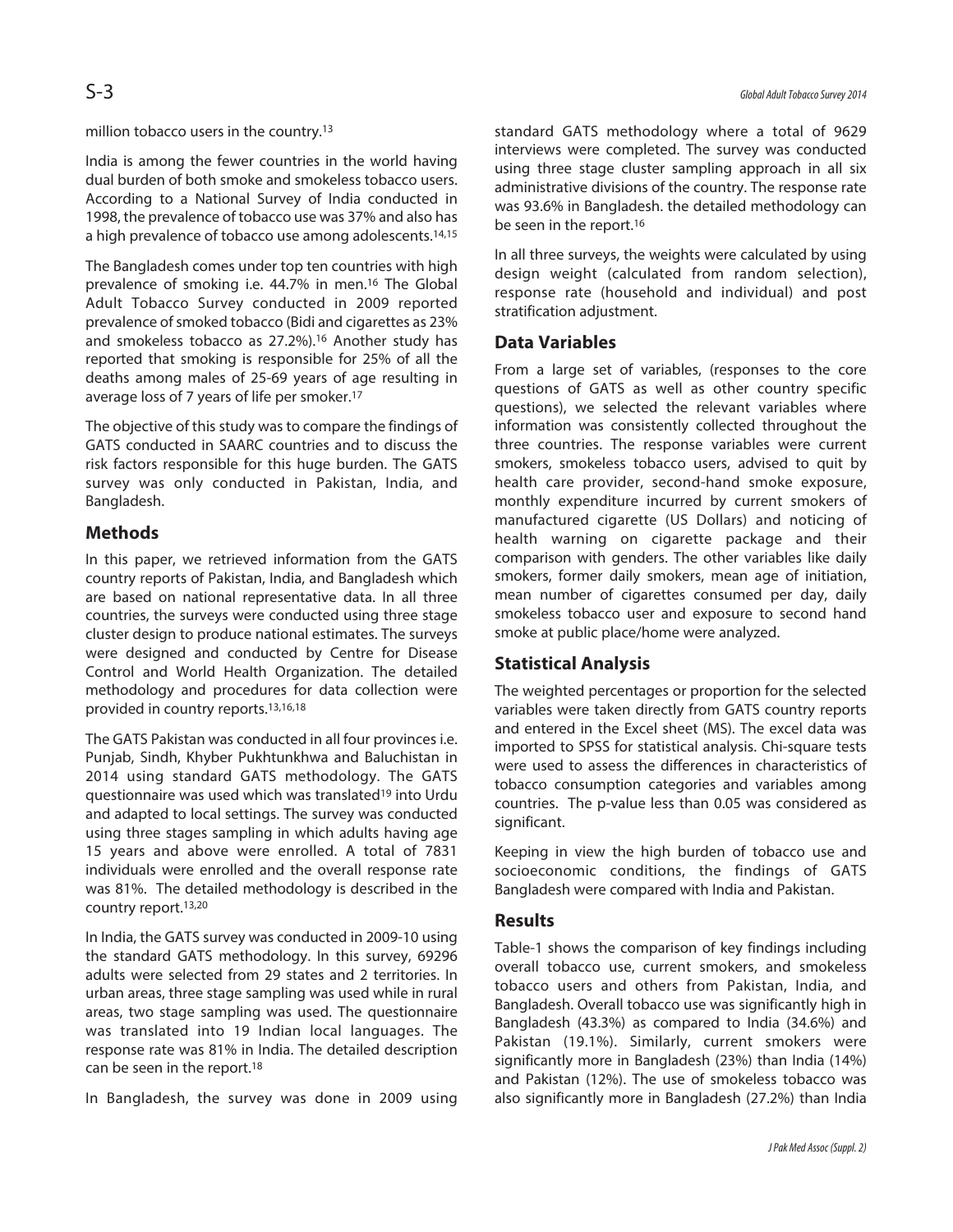Table-1: Key findings of tobacco in SAARC countries.

| S.No | <b>Characteristics (Overall)</b>                                                       | <b>Pakistan</b> | <b>India</b> | <b>Bangladesh</b> | P-value |
|------|----------------------------------------------------------------------------------------|-----------------|--------------|-------------------|---------|
|      |                                                                                        |                 |              |                   |         |
|      | Tobacco Use                                                                            | 19.1%           | 34.6%        | 43.3%             | < 0.05  |
| 2    | Current smokers                                                                        | 12.4%           | 14.0%        | 23.0%             | < 0.05  |
| 3    | Smokeless tobacco users                                                                | 7.7%            | 25.9%        | 27.2%             | < 0.05  |
| 4    | Advised to quit by health care provider                                                | 51.8%           | 46.3%        | 52.9%             | < 0.05  |
| 5    | Second-hand smoke exposure                                                             | 69.1%           | 29.9%        | 63.0%             | < 0.05  |
| 6    | Monthly expenditure incurred by current smokers of manufactured cigarette (US Dollars) | 7.32%           | 6.22%        | 4.57%             |         |
|      | Noticed health warning on cigarette package                                            | 77.5%           | 70.8%        | 51.6%             | < 0.05  |
| 8    | Thought of quitting because of the warning label                                       | 29.7%           | 38.0%        | 74.4%             | < 0.05  |

Table-2: Comparison of key tobacco indicators in Male and female.

| S.No           | <b>Characteristics (Overall)</b>                                                       | <b>Pakistan</b> | <b>India</b> | <b>Bangladesh</b> | P-value |
|----------------|----------------------------------------------------------------------------------------|-----------------|--------------|-------------------|---------|
| 1              | <b>Tobacco Use</b>                                                                     |                 |              |                   |         |
|                | Male                                                                                   | 31.8%           | 47.9%        | 58.0%             | < 0.05  |
|                | Female                                                                                 | 5.8%            | 20.3%        | 28.7%             | < 0.05  |
| $\overline{2}$ | <b>Current smokers</b>                                                                 |                 |              |                   |         |
|                | Male                                                                                   | 22.2%           | 24.3%        | 44.7%             | < 0.05  |
|                | Female                                                                                 | 2.1%            | 2.9%         | 1.5%              | < 0.05  |
| 3              | Monthly expenditure incurred by current smokers of manufactured cigarette (US Dollars) |                 |              |                   |         |
|                | Male                                                                                   | 7.51%           | 6.26%        | 4.57%             | N.S     |
|                | Female                                                                                 | 3.68%           | 2.77%        | 1.55%             | N.S     |
| 4              | Advised to quit by health care provider                                                |                 |              |                   |         |
|                | Male                                                                                   | 52.8%           | 47.3%        | 61.6%             | < 0.05  |
|                | Female                                                                                 | 36.3%           | 38.9%        | 52.7%             | < 0.05  |
| 5              | Noticed health warning on cigarette package                                            |                 |              |                   |         |
|                | Male                                                                                   | 79.7%           | 74.9%        | 75.3%             | N.S     |
|                | Female                                                                                 | 52.6%           | 16.6%        | 28.1%             | < 0.05  |
| 6              | Thought of quitting because of the warning label                                       |                 |              |                   |         |
|                | Male                                                                                   | 31.0%           | 40.2%        | 74.5%             | < 0.05  |
|                | Female                                                                                 | 15.8%           | 9.5%         | 51.1%             | < 0.05  |
| 7              | <b>Current user of smokeless tobacco</b>                                               |                 |              |                   |         |
|                | Male                                                                                   | 11.4%           | 32.9%        | 26.4%             | < 0.05  |
|                | Female                                                                                 | 3.7%            | 18.4%        | 27.9%             | < 0.05  |
| 8              | Adults exposed to second-hand smoke at work                                            |                 |              |                   |         |
|                | Male                                                                                   | 72.5%           | 32.2%        | 67.8%             | < 0.05  |
|                | Female                                                                                 | 37.3%           | 19.4%        | 30.4%             | < 0.05  |

(25.9%) and Pakistan (7.7%). Exposure to second-hand smoke was significantly high in Pakistan (69%) as compared to Bangladesh (63%) and India (29.9%). The advice to quit tobacco was almost similar in Bangladesh (52.9%), Pakistan (51.8%) and India (46%). More participants (77%) had noticed health warnings on cigarette in Pakistan whereas this was 70% in India and 51% in Bangladesh but thought of quitting after reading warning label was high 74% in Bangladesh followed by 38% in India and 29% in Pakistan.

Table-2 shows the comparison between male and females with respect to tobacco variables. In current smokers, females of India were more (2.9%) followed by Pakistan (2.1%) and Bangladesh (1.5%). Monthly expenditure on cigarettes was more in males of Pakistan (7.51 USD) as compared to India (6.26 USD) and least in Bangladesh (4.57 USD). The use of smokeless tobacco was significantly high among male gender (32.9%) in India while it was high (27.9%) among females of Bangladesh.

Table 3 provides the information of daily smokers, mean age of initiation, mean number of cigarettes consumed and exposure to second-hand smoke. The daily smokers were high in Bangladesh 20.9% followed by Pakistan 11.5% and India 10.7% however former daily smokers were more in India 12.6% as compared to 4.7% in Bangladesh and 1.1% in Pakistan. Exposure to second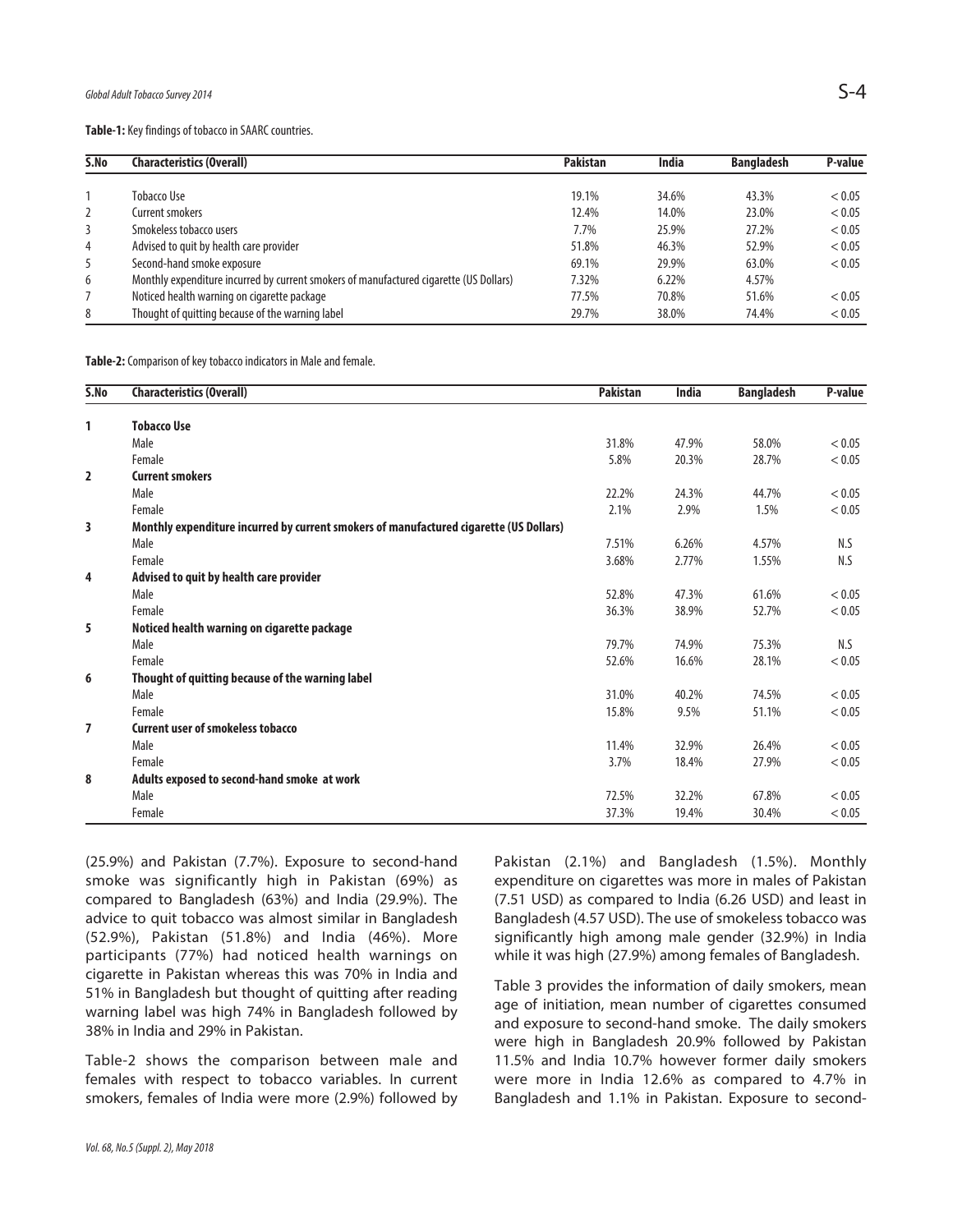**Table-3:**Comparison of findings.

| 5. No | <b>Characteristics (Overall)</b>                  | <b>Pakistan</b> | <b>India</b> | <b>Bangladesh</b> | P-value |
|-------|---------------------------------------------------|-----------------|--------------|-------------------|---------|
|       |                                                   |                 |              |                   |         |
| 1     | <b>Daily Smokers</b>                              |                 |              |                   |         |
|       | <b>Overall</b>                                    | 11.5            | 10.7         | 20.9              | < 0.05  |
|       | Male                                              | 20.6            | 18.3         | 40.7              | < 0.05  |
|       | Female                                            | 2.0             | 2.4          | 1.3               | < 0.05  |
| 2.    | <b>Former daily smokers</b>                       |                 |              |                   |         |
|       | <b>Overall</b>                                    | 1.1             | 12.6         | 4.7               | < 0.05  |
|       | Male                                              | 1.8             | 12.1         | 8.4               | < 0.05  |
|       | Female                                            | 0.3             | 16.2         | 1.0               | < 0.05  |
| 3.    | Daily smokeless tobacco user                      |                 |              |                   |         |
|       | <b>Overall</b>                                    | 7.1             | 21.4         | 23.7              | < 0.05  |
|       | Male                                              | 10.5            | 27.4         | 20.7              | < 0.05  |
|       | Female                                            | 3.5             | 14.9         | 26.6              | < 0.05  |
| 4.    | Exposed to second- hand smoke at any public place |                 |              |                   |         |
|       | <b>Overall</b>                                    | 73.8            | 29.0         | 45.0              | < 0.05  |
|       | Male                                              | 85.6            | 39.5         | 72.1              | < 0.05  |
|       | Female                                            | 56.2            | 17.8         | 18.7              | < 0.05  |
| 5.    | Adults exposed to second-hand smoke at home       |                 |              |                   |         |
|       | <b>Overall</b>                                    | 48.3            | 52.3         |                   | < 0.05  |
|       | Male                                              | 50.8            | 52.2         |                   | N.S     |
|       | Female                                            | 45.7            | 52.5         |                   | < 0.05  |

hand smoke at any public place was significantly higher (73.8%) in Pakistan as compared to Bangladesh (45%) and India (29%) however exposure to second-hand smoke at home was high in India (52.3% as compared to Pakistan 48.3%). Mean age of initiation was almost similar i.e. 18.8 years in Bangladesh, 17.8 years in India and 18.7 years in Pakistan. Mean number of cigarettes consumed per day was significantly high in Pakistan i.e. 13.6 followed by 6.2 in India and 5.1 in Bangladesh.

#### **Discussion**

Comparison of tobacco consumption and other variable have shown that tobacco consumption was high (43%) in Bangladesh as compared to neighbouring SAARC countries i.e. 34% in India, 19.1% Pakistan. Although there is no GATS data available from other SAARC, however local studies from Bhutan and Nepal showed 17% and 30% tobacco consumption respectively indicating high prevalence of tobacco consumption in Bangladesh. This high prevalence might be due to low education among both genders, low socioeconomic status and more population in rural areas. 21

The use of smoked tobacco was also higher (23%) in Bangladesh as compared to 20.7% in Nepal 18.5% in Srilanka, 14% in India and 12.4% in Pakistan. It has been reported that a large amount of household income has been spent on tobacco smoking. <sup>22</sup> There is a need to conduct mass awareness campaigns in high smoking prevalent countries to aware them about hazards and

harmful effects of smoking. Besides this, there should be an increase in taxes to discourage the purchase of cigarettes.

Use of smokeless tobacco was high in Bangladesh and India especially among Bangladeshi women. The reasons might be because the use of smoke tobacco in south Asian countries is socially unacceptable for women but the use of smokeless is somewhat culturally acceptable to some extent as reported. <sup>23</sup> Further, there are misconceptions reported that use of smokeless tobacco is not as harmful to the body as smoked tobacco and its use is good for gums and teeth. 23,24

The mean number of cigarettes consumed per day was more in Pakistan as compared to other countries. This might be due to easy accessto cigarette and availability of loose cigarettes at the shops. To discourage this, the Govt of Pakistan has passed a legislation to ban the sale of loose cigarette at the shops which might help in reducing daily consumption. 25

It was seen that advice by health care provider to quit smoking was more in Bangladesh as compared to Pakistan and India. The health care providers are very important for spreading the message of health awareness among the general public as people gave more importance to message conveyed by the health care providers.

The mean age of initiation of tobacco use was almost